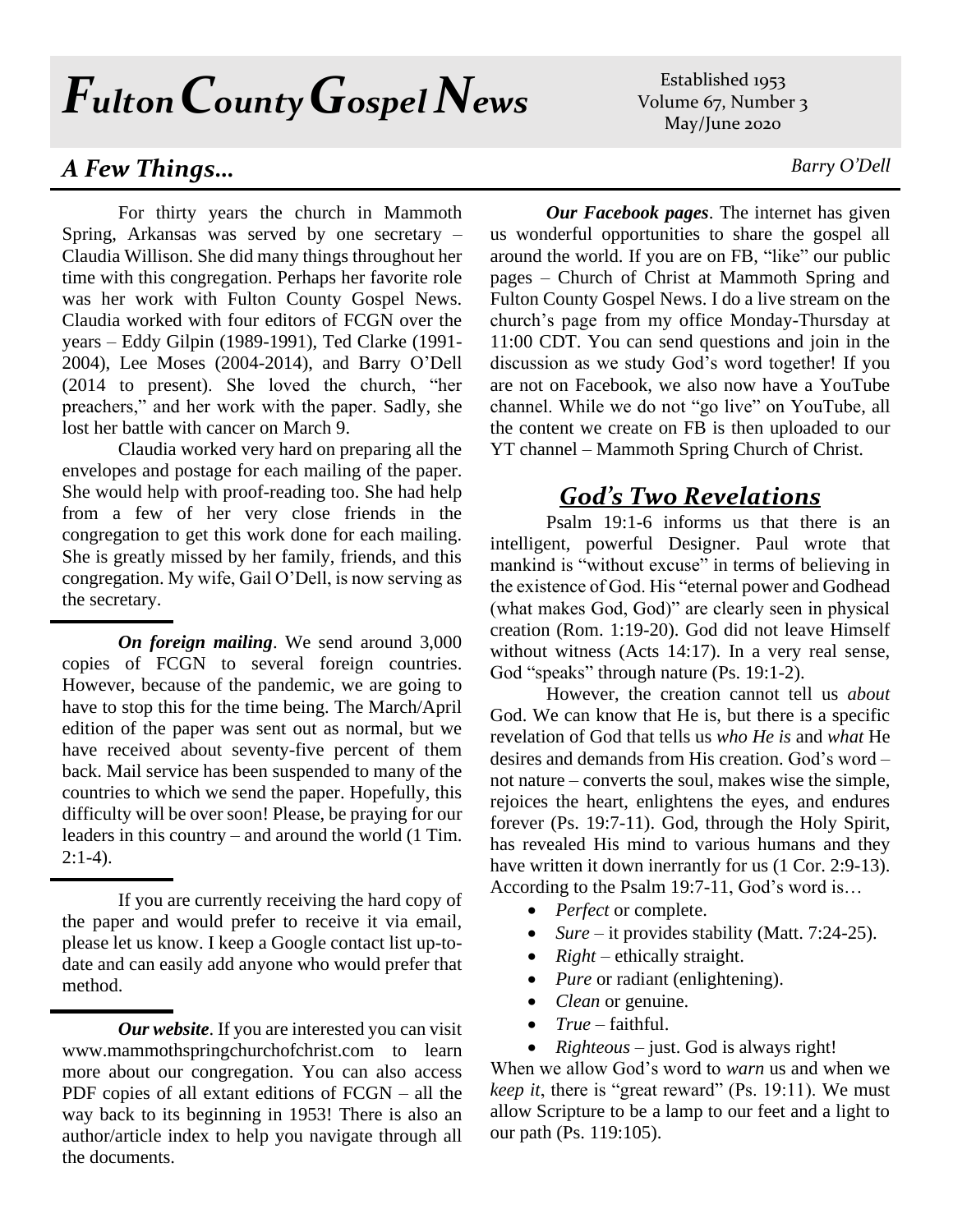Catholic people are some of the kindest people you will ever meet. Their church is involved in many benevolent works, from orphanages to hospitals, from pantries for the poor to homes for unwed mothers. One cannot deny that they have done many works to provide for the needs of our society. If you have Catholic friends, you may have wondered about their religious practices. If you are a Catholic, you may wonder about the origin of your church's practices. In fact, you may have wondered about this particular doctrine, the veneration of Mary. We've seen statues of Mary in churches, and even neighbors' yards. You may even own one! Perhaps you have seen someone praying to Mary, or, heard their "Rosary Prayer" that concludes with an appeal for Mary to intercede with King Jesus. We shall endeavor to take a brief look at the peculiar doctrine of the veneration of Mary, and, make note of whether we should consider it a false - or unbiblical doctrine, or true to the word of God.

### *"…the Roman Catholic Church has manufactured far too much doctrine concerning Mary…"*

What does it mean to venerate something or someone? Vocabulary.com states that it "is similar to worship or respect: we feel veneration for things and people we adore and are devoted to completely. This is a strong word. The main meaning is for a type of religious zeal: if you unquestionably believe in your religion, then you feel and show veneration for your god and beliefs."<sup>1</sup> The Catholic Church teaches, and popes promote, the veneration (reverencing) of Mary. This reverence of Mary encompasses various devotions which would include prayer to her, pious acts for her, paintings and sculptures of her.<sup>2</sup> There are, in fact, many clubs and social societies within the Catholic church that are devoted to Mary. Officially, the church takes the position that veneration of Mary is not worship of Mary.<sup>3</sup> However, many ordinary Catholic Church members cannot distinguish a difference between the two.

Much of the veneration of Mary is tied to a parchment from AD 250 called "Parchment 470."<sup>4</sup> This parchment references Mary as "the God-bearer." The translation is: "Beneath your compassion we take refuge God-bearer, our petitions do not despise in time of trouble rescue us only holy blessed." Two things to note here: (1) This parchment is not sacred Scripture; (2) This parchment simply describes what some in the third century church were doing. It does not mean all churches in the third century church were petitioning Mary for aid. The use of the phrase, "Mother of God," is derived from this parchment. However, the term is actually and accurately translated "God-bearer," not "Mother of God." The Greek word *Theotokos* means "God-bearer." Translating it "Mother of God" is textual dishonesty at best. The tradition of calling Mary the "Mother of God" was officially declared dogma at the Council of Ephesus in AD 431.<sup>5</sup> While there is absolutely no biblical example of any Christian referring to Mary as the "Mother of God," nor any Biblical passage that commands Christians to refer to her as such, Catholic leadership continues to compel its membership to do so! In addition to Parchment 470, Catholic leadership often uses Luke 1:28 as the passage which allows for the veneration of Mary. Luke tells us: "And having come in, the angel said to her, 'Rejoice, highly favored one, the Lord is with you; blessed are you among women!'" The official Catholic Bible, the Douay-Rheims Version translates the verse: "And the angel being come in, said unto her: Hail, full of grace, the Lord is with thee: blessed art thou among women." The Catholic scholars state the term "Hail," as used in Luke's text, is only ever used of royalty.<sup>6</sup> Royalty, however, is a term true of every Christian. Inspiration (God) speaks of the everyday Christian, as a "royal priesthood" (1 Pet. 2:9). If God had intended for Mary's veneration to be clearly understood, would He have not done so by simply calling her such? There is not a single reference in the Bible to Mary being called royal. Although it is true that the word hail as used here was used of Jesus and other dignitaries, its many other various translations are also greeting, glad, rejoice, and joyful.<sup>7</sup> Then there is the use of the statement "full of grace." Matt Slick has some important observations here: What does the Greek say here for "highly favored one?" It is the single Greek word *kexaritomena* and means highly favored, make accepted, make graceful, etc. It does not mean "full of grace" which is "*plaraskaritos*" (*plaras* = full and *karitos* = grace) in the Greek ... Therefore, we conclude that the Roman Catholic Church has manufactured far too much doctrine concerning Mary out of the erroneous translation of the Latin Vulgate Bible, and that the RCC needs to recant its false teaching concerning Mary.<sup>8</sup> With this assessment we firmly agree. To teach that Mary is to be venerated exalts her to a position God has not authorized and opens the door to many other falsehoods and unbiblical dogma which serves only to confuse and lead men further from the Christ, God's only Son and our only Mediator (2 Jn. 9-11; 1 Tim. 2:5-7).

5. Source: http://www.catholictradition.org/Mary/council-ephesus.htm

7. Source: https://biblehub.com/greek/5463.htm

References

<sup>1.</sup> Source: https://www.vocabulary.com/dictionary/veneration 2. Source:

http://content.time.com/time/magazine/article/0,9171,730158,00.html

<sup>3.</sup> Source: http://www.catholic365.com/article/8486/catholics-dont-worshipmary-and-the-saints-we-venerate-them.html

<sup>4.</sup> Source: https://evidenceforchristianity.org/was-mary-worshipped-by-theearly-christian-church-in-250-ad-as-my-catholic-

friend-claims/

<sup>6.</sup> Source: https://catholicexchange.com/mary-is-venerated-in-the-bible

<sup>8.</sup> Source: https://carm.org/catholic/mary-full-grace-and-luke-128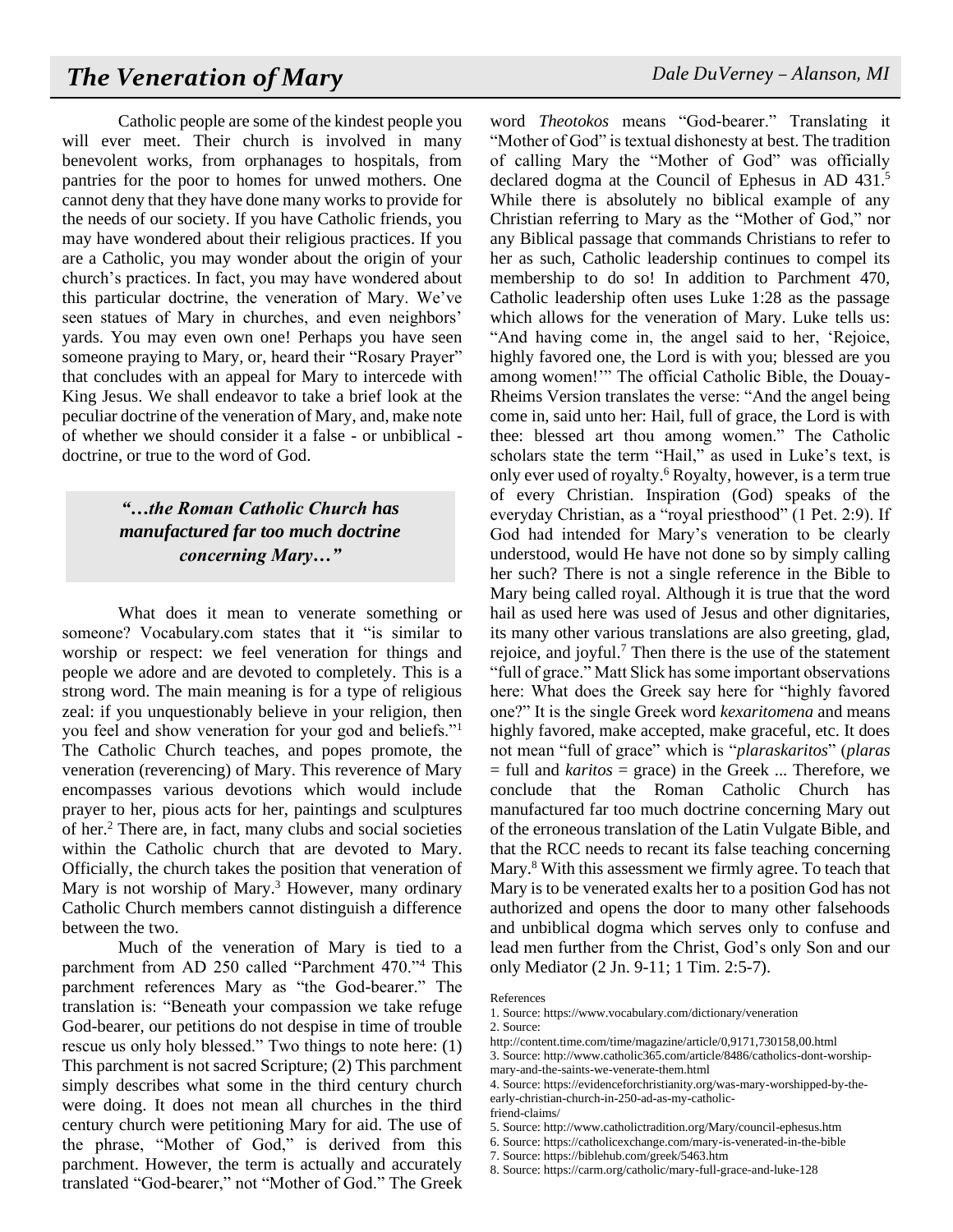# *On Isaiah 9:6-7 Wilkin O'Neal – Paris, TX*

The Bible is divided into two sections: the Old and New Testaments. However, someone has said that the Bible can be divided into three sections: 1) Genesis to Malachi - Jesus is Coming; 2) Matthew to John - Jesus is Here; 3) Acts to Revelation - Jesus is Coming Again. The late Donnie Barnes, www.biblecharts.com, tells us that Isaiah is the most quoted Old Testament book in the New Testament, 419 references. It is not surprising that many of these references are about Jesus the Christ, the Son of God.

Please notice our text, "For unto us a child is born, unto us a son is given: and the government shall be upon his shoulder: and his name shall be called Wonderful, Counsellor, The mighty God, The everlasting Father, The Prince of Peace. Of the increase of his government and peace there shall be no end, upon the throne of David, and upon his kingdom, to order it, and to establish it with judgment and with justice from henceforth even forever. The zeal of the LORD of hosts will perform this" (Isaiah 9:6-7). Isaiah, by inspiration (2 Tim. 3:16-17), speaks about the coming Christ:

For unto us a child is born, unto us a son is given: Isaiah had written of this in Isaiah 7:14 "Behold, a virgin shall conceive, and bear a son." An angel spoke to Joseph in a dream concerning Mary being with child. Joseph was trying to sort out in his mind some things. The angel told him, "fear not to take unto thee Mary thy wife: for that which is conceived in her is of the Holy Ghost. And she shall bring forth a son, and thou shalt call his name JESUS: for he shall save his people from their sins. Now all this was done, that it might be fulfilled which was spoken of the Lord by the prophet, saying, Behold, a virgin shall be with child, and shall bring forth a son, and they shall call his name Emmanuel, which being interpreted is, God with us (Matt. 1:18-23). Luke 1:35 reads, "And the angel answered (Mary, the mother of Jesus) and said unto her, "that holy thing which shall be born of thee shall be called the Son of God." John 1:14 states, "And the Word (Jesus) was made flesh, and dwelt among us, (and we beheld his glory, the glory as of the only begotten of the Father,) full of grace and truth."

"...the government shall be upon his shoulder." The word government (mis-raw) is used only twice in our Bible here in verses 6 and 7. Jesus didn't come to set up an earthly kingdom. Herod was afraid and had the (male, ASV) children two years old and under, murdered (Matt. 2:16). Remember when Jesus was arrested how Peter drew his sword getting ready to fight? Jesus said His kingdom is not of this world (Jn. 18:36). The church and the kingdom are the same institution (Matt. 16:13-19). Jesus came to die on the cross so the church could be established. It shall ever be destroyed (Dan. 2:44). It began on the day of Pentecost as recorded in Acts 2 and continues till the end of time. As New Testament Christians we've been translated from darkness into the kingdom of His dear son (Col. 1:12-14). Isaiah then speaks of the names that Jesus would be called:

**Wonderful** (peh-leh). He was wonderful in His nature as God and man. His teaching astonished those who heard Him, along with the miracles He performed. Truly His life was wonderful and even His death as well. **Counsellor** (yawats). Paul said that in Christ are hid all the treasures of wisdom and knowledge (Col. 2:3). He was and is reliable in giving advice. People came to Jesus seeking advice and left with the correct answer. Today, "talk radio" gives much advice regarding a certain position or a political candidate, but that is not what Jesus did. He spoke God's truth. **The mighty God**. The ASV leaves off the article "the" (mighty God). David penned in Psalm 45:6 "...the sceptre of thy kingdom is a right scepter." God is triune: God the Father; God the Son; God the Holy Spirit. (Gen. 1:1; Jn. 1:1-14; Acts 5:1-4) One God and three distinct beings (Col. 1:9-20). **The everlasting Father**. Isaiah wrote, "Yet it pleased the LORD to bruise him; he hath put him to grief: when thou shalt make his soul an offering for sin, he shall see his seed, he shall prolong his days, and the pleasure of the LORD shall prosper in his hand" (Isa. 53:10). Sometimes a wise man is called the father of wisdom and a foolish man the father of folly. Adam is often called the father of all living. He was the representative. In like manner Jesus is Father. He is called second Adam (1 Cor. 15:47). Christ is the head of the new covenant and the church. Could this be a reference (Father) to life giver? **The Prince of Peace**. The world seeks peace by drugs, alcohol, or the works of the flesh. True peace can only come from Jesus. Obeying the gospel and living a faithful life leads to having peace (Jn. 14:27; Acts10:36). **Of the increase of his government and peace there shall be no end**. The great commission given to you and me, through the apostles, helps to keep the church growing and glowing (Matt. 28:18-20). People will come and go and they will pass into eternity, but the institution of the church will stand forever. Being a Christian is the highest attainment in this life. Man can gain knowledge and wisdom by growing in faith and knowing the peace that is only found in Christ and His church. Upon the throne of David, and upon his kingdom, to order it, and to establish it with judgment and with justice from henceforth even for ever (Dan. 2:44; Lk. 1:32-33). The kingdom, the church, began on Pentecost (Acts 2). When one obeys the gospel he is translated from darkness into the kingdom of light (Col. 1:13).

*"True peace can only come from Jesus. Obeying the gospel and living a faithful life leads to having peace."*